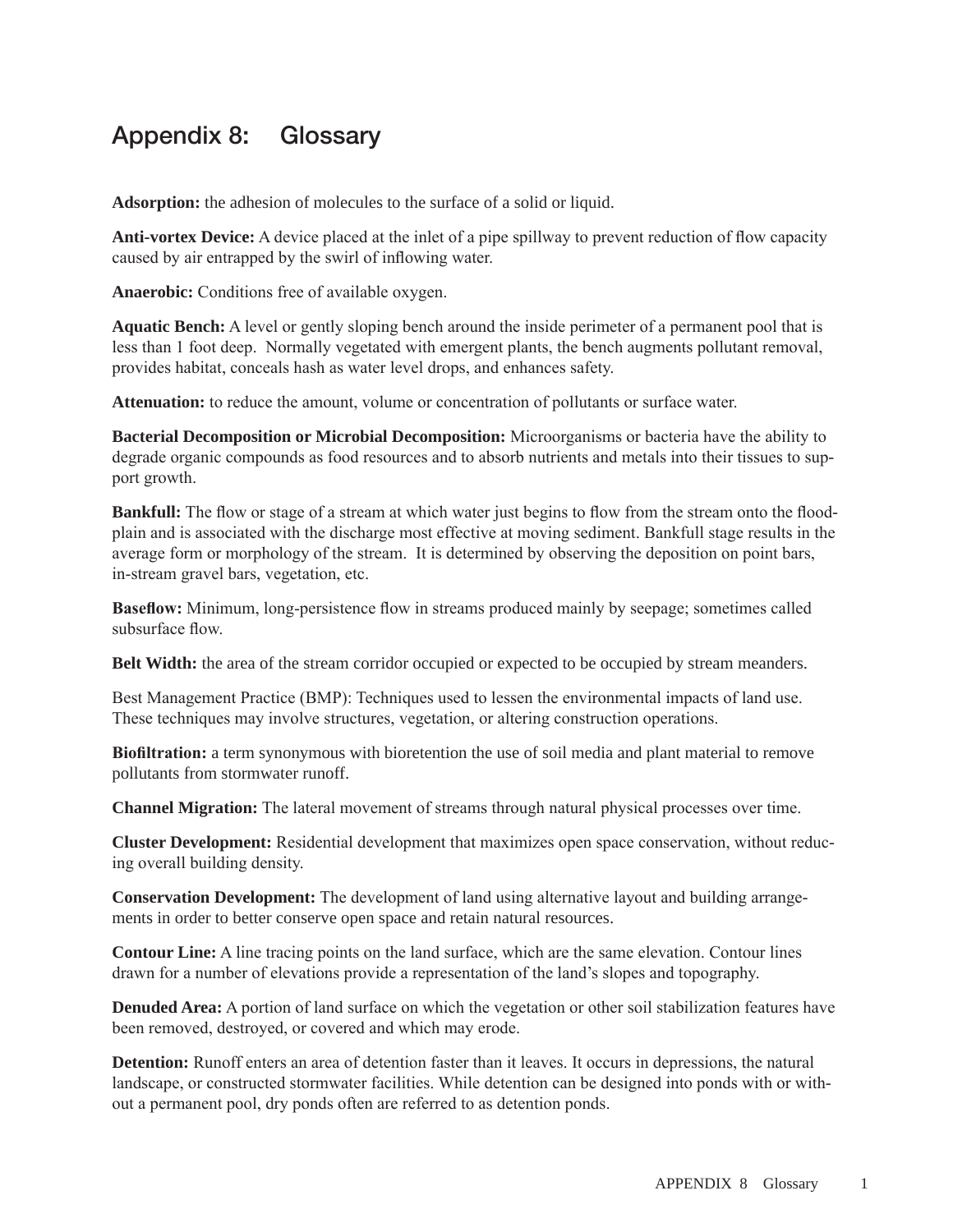**Detritus:** Dead plant, animal, and other organic material consisting mainly of fallen leaves, which provides the primary energy input of typical stream ecosystems.

**Design Storm:** A rainfall event of specified size and return frequency (e.g., a storm that occurs only once every 2 years), which is used to calculate the runoff volume and peak flow rate.

**Dormancy:** The condition of a plant or seed in which life functions are virtually at a standstill.

**Downcutting:** Channel erosion characterized by erosion of the channel bottom causing the channel to deepen and become entrenched. Also referred to as incising.

**Earth-disturbing Activity:** Any grading, excavating, filling, or other alteration of the earth's surface where natural or man-made ground cover is destroyed.

**Emergent Plant:** An aquatic plant that is rooted in the sediment but whose leaves are at or above the water surface. Such wetland plants provide habitat for wildlife and waterfowl in addition to removing urban pollutants.

**Ephemeral Stream:** A watercourse or stream that flows only in response to precipitation.

**Exfiltration:** The downward movement of runoff through the bottom of an infiltration trench into the ground.

**Extended Detention:** A stormwater design feature that provides for the gradual release of a volume of stormwater (typically 0.25 - 0.75 inch per impervious acre) over a 24 to 48-hour interval to increase settling of urban pollutants and protect channels from degradation.

**Fertilizer Analysis:** The percentage composition of fertilizer, expressed in terms of nitrogen, phosphoric acid, and potash. For example, a fertilizer with a 6-12-6 analysis contains 6%' nitrogen (N), 12% available phosphoric acid  $(P, O)$ , and  $6\%$  water-soluble potash  $(K, O)$ .

**Flood Peak:** The highest stage or flow attained by a flood, also known as peak stage.

**Flood Plain:** The relatively level land to either side of a channel, which is inundated during high flows. It is often used to reference the 100-year flood plain.

**Forebay:** A distinct area near an inlet of a pond to enhance deposition of incoming sediments.

**Freeboard:** Vertical distance between the maximum water surface elevation anticipated and the maximum elevation possible. For dams and diversions it is the difference between the highest water expected and the point the embankment is overtopped, likely resulting in failure of the structure.

**Frequency Year Storm:** A rainfall event of a magnitude with a specified average recurrence interval. In Ohio, it is calculated usually calculated using the Natural Resources Conservation Service type II 24-hour curves

**Gabion:** A rectangular wire mesh cage filled with rock, which may be used to prevent erosion, or as a retaining wall.

**Geotextile:** A woven or nonwoven, water-permeable fabric generally made of synthetics such as polypropylene. It's used to slowly pass runoff or as bedding for rock to keep the rock separate from adjacent soil.

**Grading:** Earth-disturbing activities including excavation, cutting, filling, stockpiling, or any combination thereof.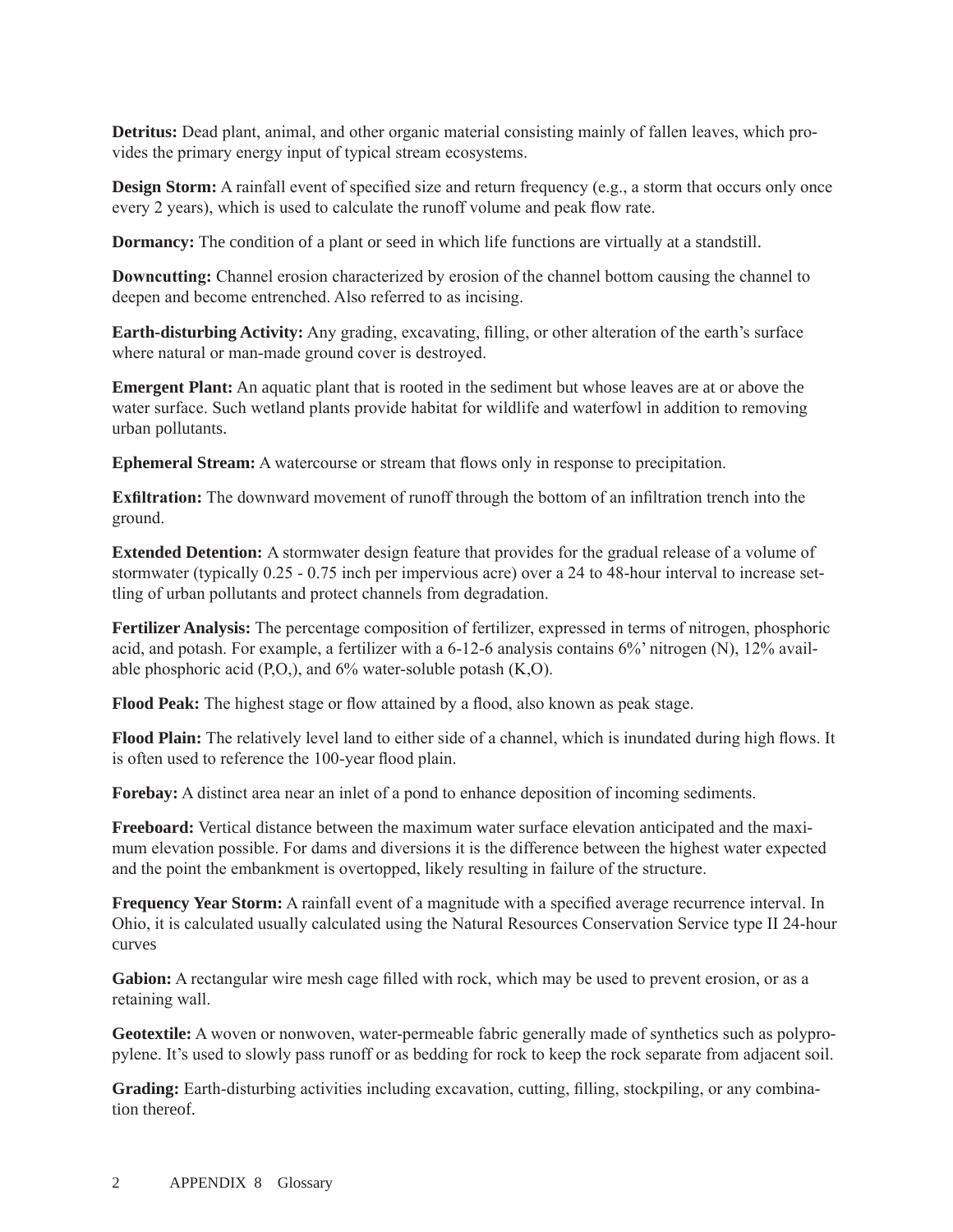**Grubbing:** Removing roots, stumps, or brush.

**Infiltration:** The gradual downward flow of water from the surface through soil to groundwater.

**Intermittent Stream:** A stream or portion of a stream that is dry for part of the year, ordinarily more than 3 months. It is delineated with dashed lines on USGS maps.

**Lateral Migration:** Channel erosion characterized by eroding outside bank and deposition on point bars so the cross section remains generally the same width and depth that moves laterally.

Low Flow (Base Flow): The stream flow sustained between runoff events. Its primary source is groundwater.

**Micropool:** A small pool area typically located near the outlet of a detention basin.

**Observation Well:** A test well in an infiltration trench to monitor water level and draining times.

**Permeability:** The capacity for transmitting runoff through a material or into soil. The relevant soil property is the saturated hydraulic conductivity, that is the amount of water that would move vertically through a unit of saturated soil per unit time under hydraulic gradient.

**Perennial Stream:** A stream that has continuous flow throughout the year.

**Piping:** Seepage and subsurface flow often causing removal of soil, eroding larger and larger pathways or "pipes."

**Plunge Pool:** A pool created at a weir or inlet to dissipate energy as water enters.

**Pondscaping:** A design of the contours, configuration, and plant structure of a stormwater wetland or pond. Plants are chosen with regard to water depths, duration of inundation, pollutant removal, and aesthetics.

**Post Construction Stormwater Management Practices:** Those practices designed for the treatment of stormwater pollutants and effects of runoff after construction is completed.

**Porous Pavement:** An alternative to conventional pavement whereby runoff is diverted through a porous asphalt layer and into an underground stone reservoir. The stored runoff then gradually infiltrates into the subsoil or an underdrain system.

**Recurrence interval:** Also known as the return period, it is the average period between precipitation events or flood events of a certain size based on the records and statistics.

**Retrofit:** The creation/modification of stormwater systems in developed areas through the construction of wet ponds, infiltration systems, wetland plantings, stream restoration, and other stormwater control techniques for improving water quality and creating aquatic habitat. A retrofit can consist of the construction of a new BMP in the developed area, the enhancement of an older stormwater management structure, or a combination of improvement and new construction.

**Riparian Area:** The transition region between flowing water and terrestrial ecosystems, which provides a continuous exchange of nutrients and woody debris between land and water. It generally includes not only the stream channel, but also flood plains and associated wetlands.

**Riprap:** Rock or stone placed over a bedding of geotextile, sand or gravel used to armor slopes against flowing water or wave action.